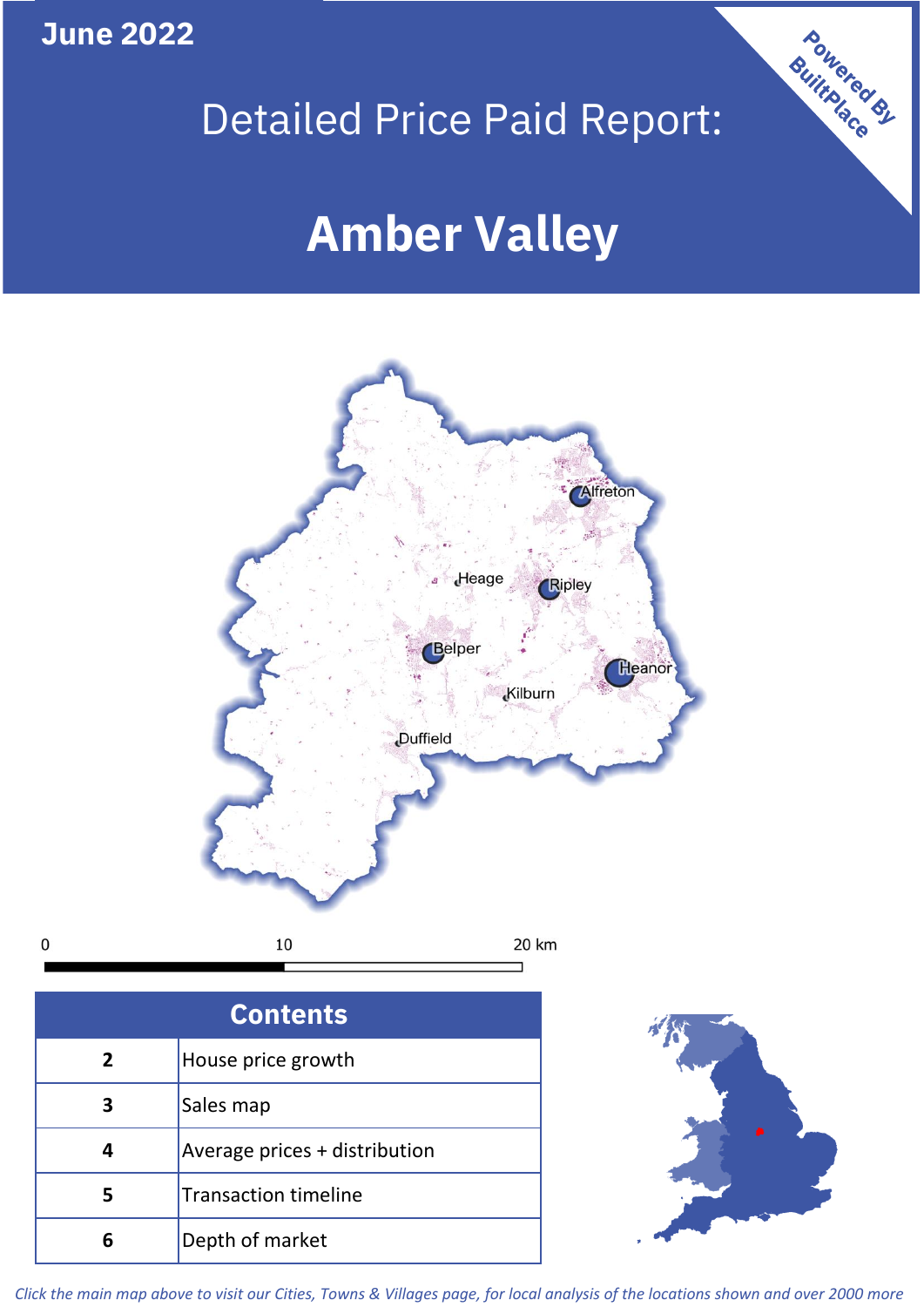# **Headline Data**

|                     | <b>Current level</b> | 3 month | <b>Annual</b> | 5 year   | 10 year |
|---------------------|----------------------|---------|---------------|----------|---------|
| <b>House prices</b> | £217,436             | 5.0%    | 10.2%         | 38.6%    | 71.9%   |
| <b>Transactions</b> | 2,081                | $-7.2%$ | 10.1%         | $-11.8%$ | 35.5%   |

# **House Price Growth (April 2022 data)**

#### *Annual Change in House Prices*



House prices in Amber Valley grew by 10.2% in the 12 months to April 2022 (based on 3-month smoothed data). By comparison national house prices grew by 10.7% and prices in the East Midlands grew by 11.6% over the same period.

Amber Valley house prices are now 45.8% above their previous peak in 2007, compared to +50.1% for the East Midlands and +52.9% across England.



#### *Year-To-Date Change in House Prices, December to April*

Local prices have grown by 6.3% in 2022 so far, compared to growth of 4.8% over the same period last year.

#### *Source: OS OpenData; UK House Price Index (Contains HM Land Registry data © Crown copyright)*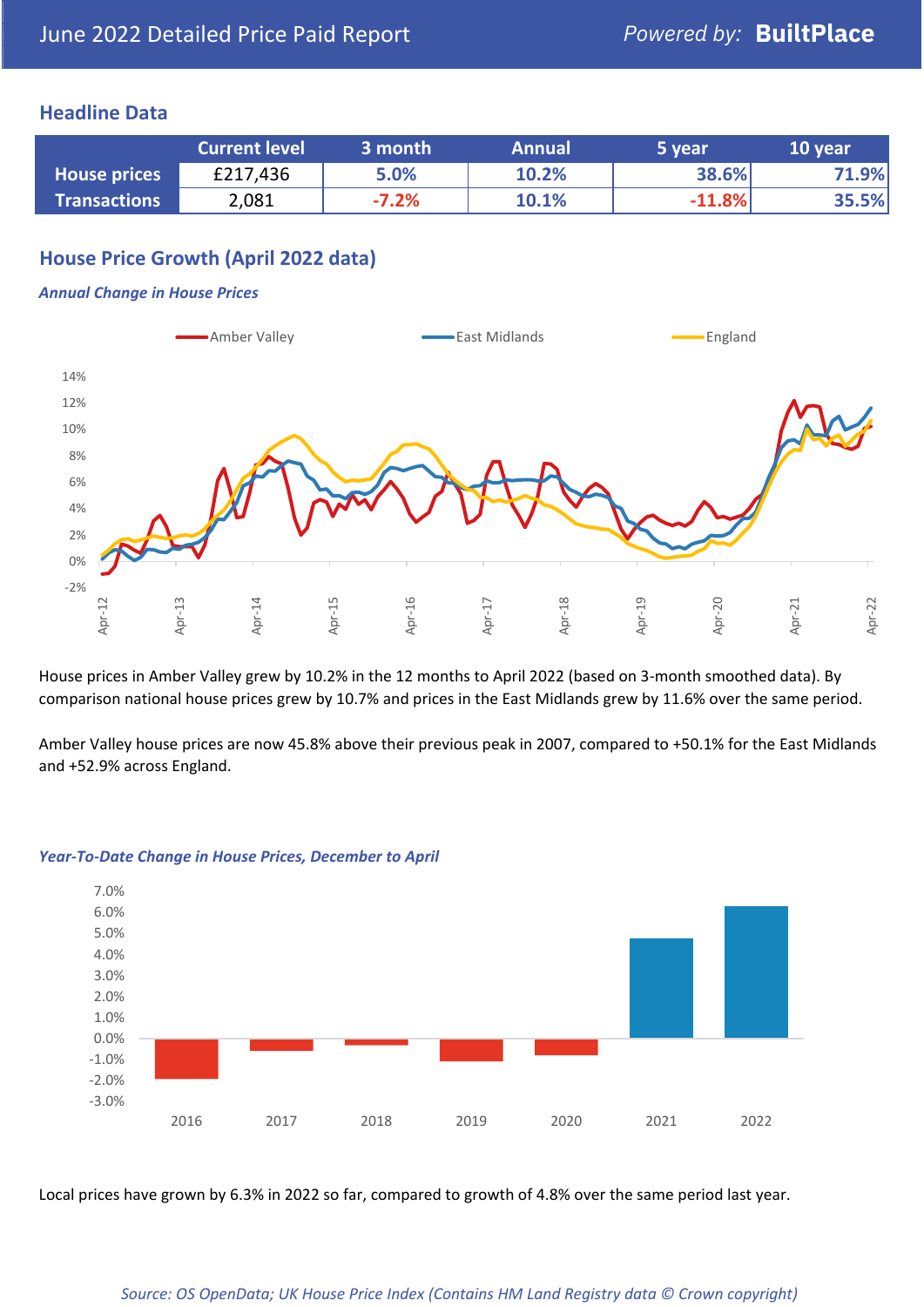# **House Price Map**

*12 months to April 2022*



*Each point is one postcode, coloured by the average value relative to all sales in this local authority (price bands are LA-specific quintiles).*

**Map Key**

| Min      | <b>Max</b> |                            |
|----------|------------|----------------------------|
| Up to    | £132,000   | 1st quintile / lowest 20%  |
| £132,000 | £172,000   | 2nd quintile               |
| £172,000 | £222,000   | 3rd quintile               |
| £222,000 | £295,000   | 4th quintile               |
| £295,000 | and over   | 5th quintile / highest 20% |

*Source: OS OpenData; UK House Price Index (Contains HM Land Registry data © Crown copyright)*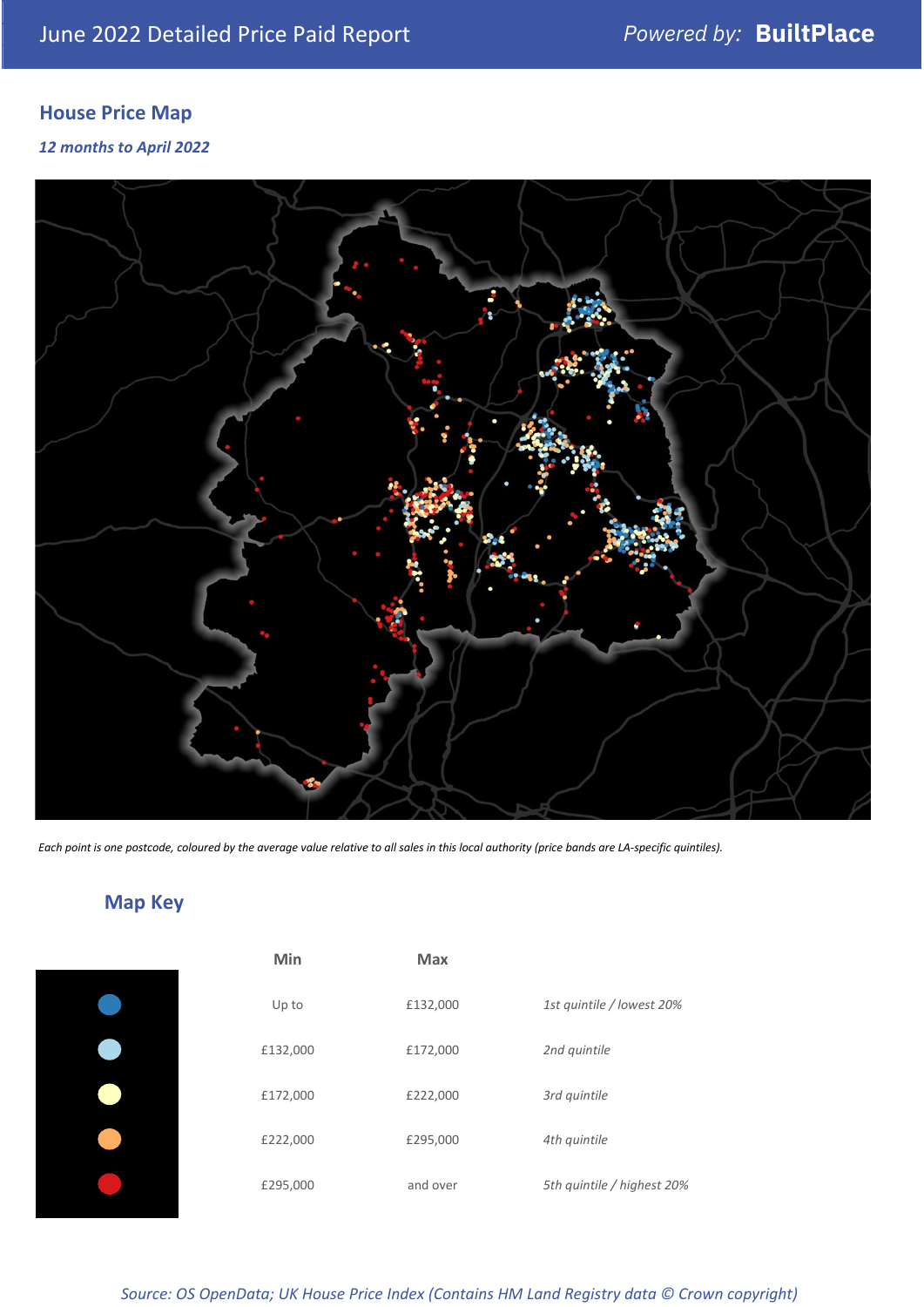# **Average House Price by Property Type**

### *12 months to April 2022*



|                 | <b>New</b>           | <b>Second hand</b> |  |
|-----------------|----------------------|--------------------|--|
| <b>Flat</b>     | £77,500              | £140,684           |  |
| <b>Terraced</b> | No recorded<br>sales | £149,374           |  |
| Semi-detached   | No recorded<br>sales | £200,546           |  |
| <b>Detached</b> | £317,163             | £348,823           |  |

# **House Price Distribution by Year**

*All properties, by price band and calendar year (2020 = year to date)*

|                    | 1997 | 2002 | 2007 | 2012 | 2017 | 2019 | 2020 |
|--------------------|------|------|------|------|------|------|------|
| <b>Under £100k</b> | 93%  | 72%  | 22%  | 29%  | 16%  | 8%   | 6%   |
| £100-200k          | 7%   | 23%  | 56%  | 51%  | 51%  | 44%  | 45%  |
| E200-300k          | 0%   | 4%   | 14%  | 13%  | 20%  | 27%  | 32%  |
| £300-400k          | 0%   | 1%   | 5%   | 3%   | 7%   | 10%  | 10%  |
| £400-500k          | 0%   | 0%   | 3%   | 2%   | 3%   | 4%   | 3%   |
| <b>£500k-1m</b>    | 0%   | 0%   | 1%   | 2%   | 3%   | 5%   | 4%   |
| £1-2m              | 0%   | 0%   | 0%   | 0%   | 0%   | 1%   | 0%   |
| <b>Over £2m</b>    | 0%   | 0%   | 0%   | 0%   | 0%   | 0%   | 0%   |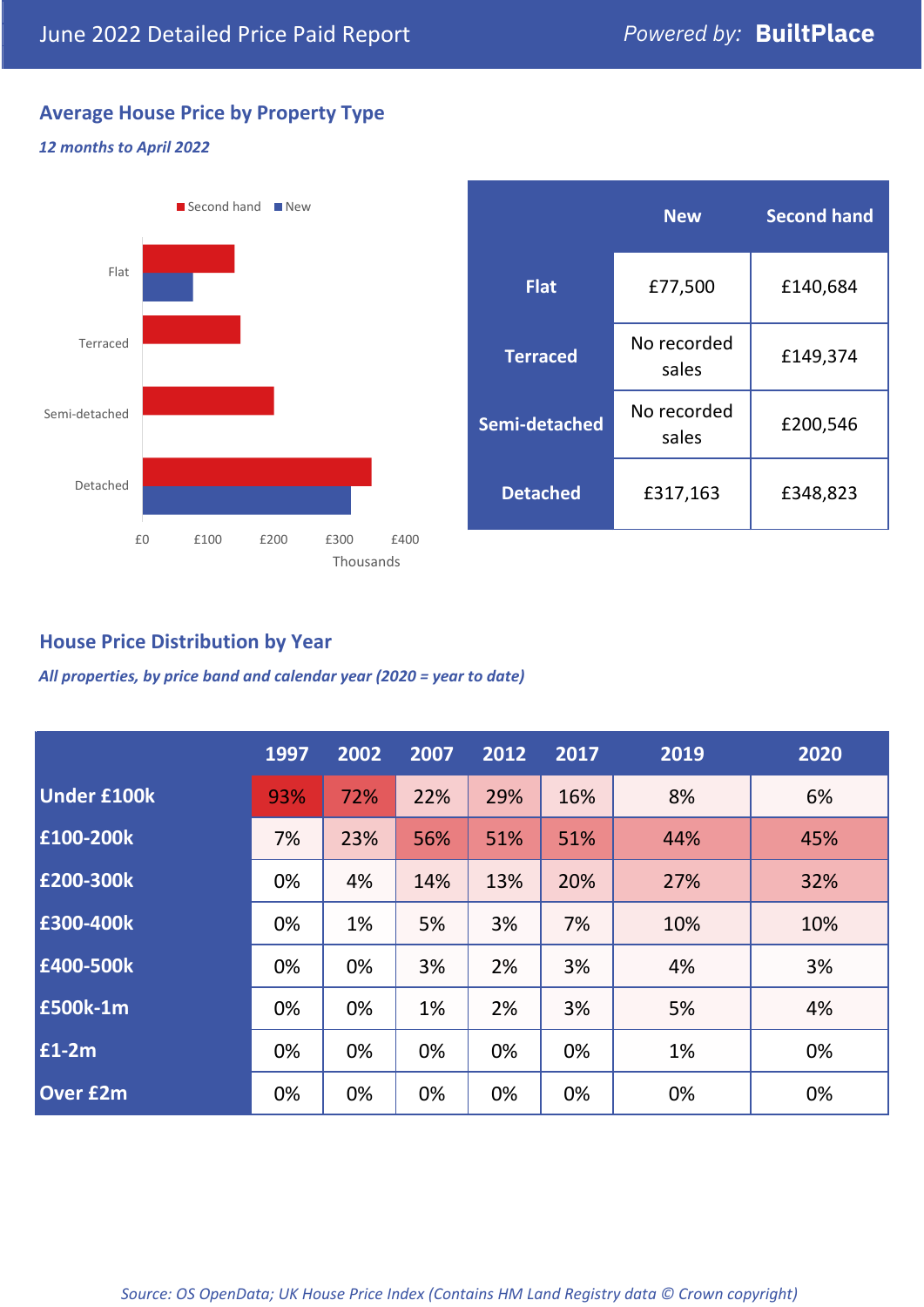# **Transactions (February 2022 data)**

*Annual Transactions, Indexed (2001-05 average = 100)*



There were 2,081 transactions in Amber Valley during the 12 months to February 2022. This is 76% of the average from 2001-05 and suggests activity is below pre-downturn levels.

Transactions in Amber Valley have fallen by 2.6% since 2014, compared to changes of -8.0% for East Midlands and -7.7% for England.



#### *Cash and New Build Sales as % of Total, by Year*

*Note: The data on this page EXCLUDES transactions identified as transfers under a power of sale/repossessions, buy-to-lets (where they can be identified by a mortgage), and transfers to non-private individuals - i.e. it comprises only Land Registry 'A' data.*